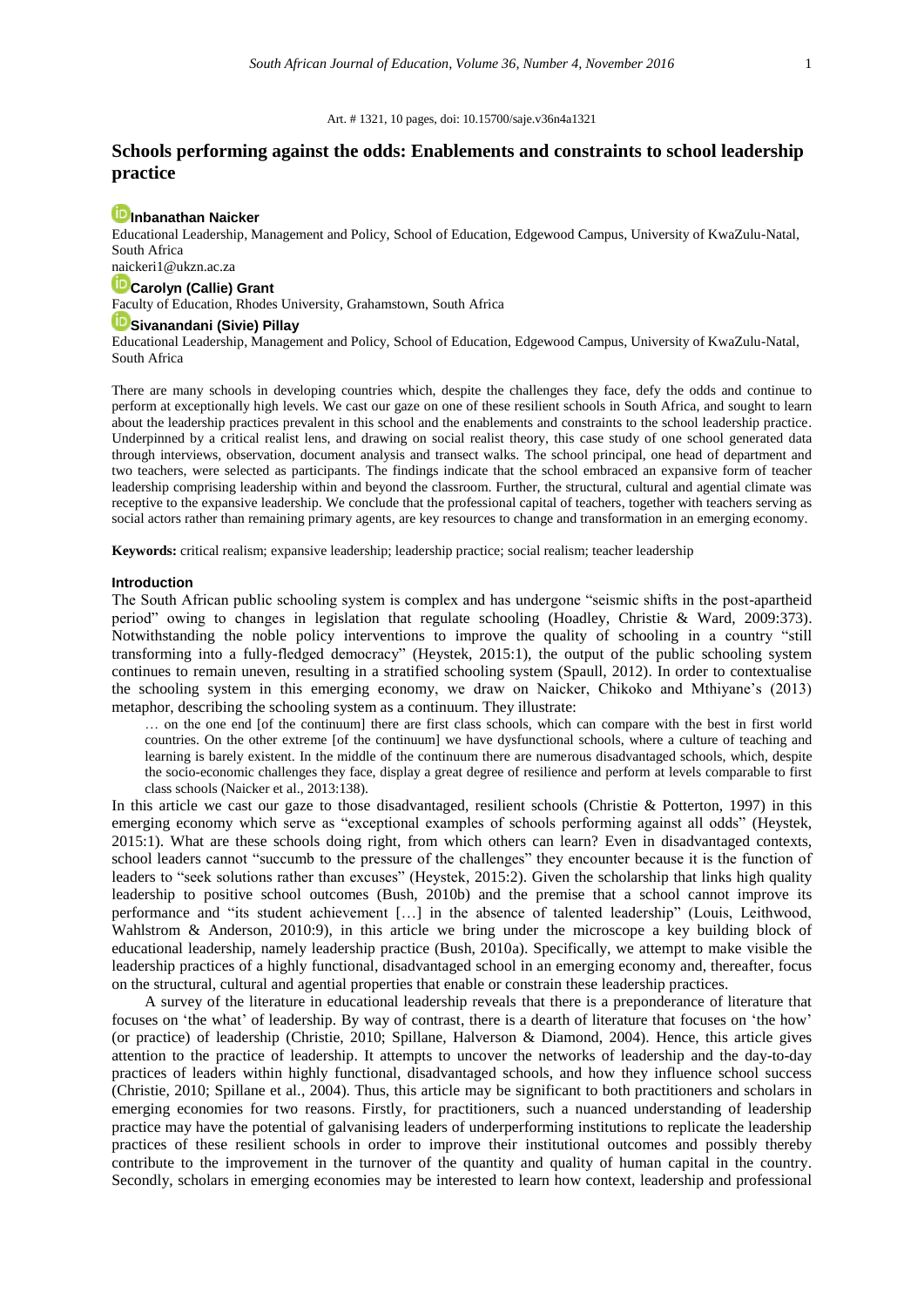capital can cohere in improving institutional outcomes. For the purposes of this article, leadership is viewed as a contextual practice, which is agentially, structurally and culturally specific (Muijs, 2011), and which encompasses key practices, such as goal setting, visioning and motivating (Jwan & Ong'ondo, 2011). Leadership has close links to management. These two practices complement each other, and both are needed for a school to prosper (Grant, 2009). The practice of management involves planning, organising, controlling and coordinating (Jwan & Ong'ondo, 2011). In this article whenever the term leadership is used, management is subsumed in its discourse.

In order to theorise leadership practice in highly functional, disadvantaged schools, we draw on a critical realist (Bhaskar, 1975) meta-theoretical perspective to view leadership practice and social realism (Archer, 1995) as a theory to make meaning of the structural, cultural and agential mechanisms that influence leadership practice. In educational leadership research, not many studies have embraced what critical realism might offer for understanding and making meaning of educational leadership practice, and how it might be used within the field (Thorp, 2014). Moreover, there are few studies in the South African context that employ social realism in theorising school leadership practice.

The article commences by briefly unpacking the philosophical underpinnings of critical realism and the core understandings of culture, structure and agency from a social realist perspective. Thereafter we expound on the methodology employed in our study. We next present and discuss the data generated from multiple data sources about leadership practices in one highly functional, disadvantaged school, and the enablements and constraints to these leadership practices. We conclude the article by making visible the key factors that contributed to school success in this disadvantaged school.

### A Lens for Understanding and Making Meaning of Leadership Practice: Critical Realism and Social Realism

Critical realism is a philosophy that proceeds from the assumption that there is a deeper, more profound reality that prevails in terms of how things happen in the world, and this reality is independent of our human experience of it (Case, 2013). To illustrate, we may experience teachers as being uncooperative in terms of participating in the leadership practice of the school, but in reality, there may be mechanisms (cultural, structural and/or agential), embedded in the organisation that constrain their participation in the leadership practice of which we are aware. Therefore, critical realists hold the belief that we can never claim to know the world fully, and that our knowledge of

the world is corrigible when we come to know the underlying mechanisms that give rise to certain experiences (Archer, 1995; Collier, 1994).

Fundamental to critical realism is a layered or stratified understanding of reality, comprising three levels, namely, the level of the empirical, the level of the actual and the level of the real (Bhaskar, 1975). The level of the empirical is concerned with what is experienced or observed by our senses, either directly or indirectly (Bhaskar, 1975; Vorster, 2010). This is the reality (superficial) we perceive. The level of the actual, consists of events which happen whether we experience them or not (Bhaskar, 1975). The level of the real explicates why things are the way they are at the level of the actual and the level of the empirical. It is at this level "where generative mechanisms can be found" that influence events and our experiences of the events (Danermark, Ekström, Jakobsen & Karlsson, 2002:21). To illustrate, at the level of the real, there may be an organisational structure in place that is hierarchical and only recognises formally appointed leaders. This structural constraint may, in turn, generate events where subject committee meetings are not chaired by ordinary classroom-based teachers. Consequently, at the level of the empirical, we may observe and perceive teachers not participating in the leadership practice of the school. Therefore, a researcher adopting this view of the world cannot accept at face value what is being said, observed or provided in interviews, in observations, or in documents, as the ultimate truth. Rather, the data generated must be used to probe deeply, so as to unravel the best possible interpretation of the 'real' that is under study.

In order to understand the mechanisms at play at the level of the real, which may impact on the leadership practice in highly functional, disadvantaged schools, we draw on Archer's (1995) social realism. Archer (1995) understands mechanisms to comprise structural, cultural and agential properties with internal relationships to each other. Structure, in terms of social realism, is understood to comprise social institutions, social practices, roles and positions and it refers to the 'parts', which is in contrast to the 'people' (Archer, 1995). In terms of schools, structure may refer to the roles, positions, rules and policies that relate to the school as an organisation. Specifically, in terms of leadership practice at schools, structure may refer to the school organogram in terms of formal and informal leadership positions, roles and responsibilities of teachers, and rules and policies that regulate interaction among staff.

From a social realist perspective, culture refers to the "language, knowledge, beliefs, theories, semiotic patterns, conceptual schemes, signification systems, and socio-symbolics" prevalent within an institution (Archer, Bhaskar, Collier, Lawson & Norrie, 1998:504). In the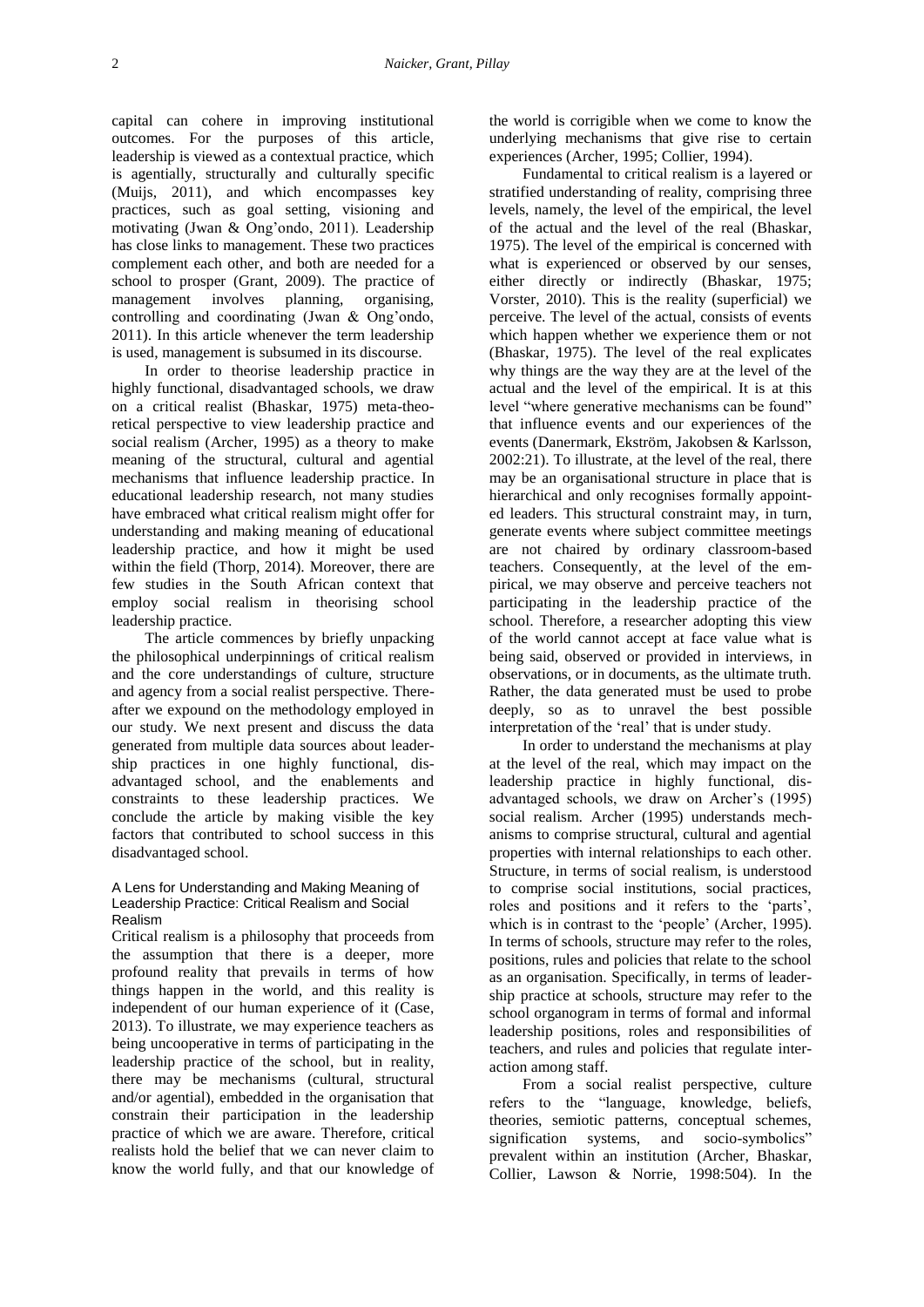context of schools, culture refers to the beliefs, values, norms, symbols, rituals and traditions which, together with the structures, evoke particular leadership practices in schools. Both structure and culture (the 'parts') can only be activated by the agents in the environment. The concept of agency in social realism relates to the human ability to act, manipulate or influence a situation (Archer, 1995). Agents stand for the 'people' in the socio-cultural system (in this article the school) into which they enter, and who operate within a particular structural and/or cultural system (the school). Many people (agents) may remain as primary agents in an organisation, because they do not transform themselves, and hence lack a say in cultural or structural modelling (Quinn, 2006). On the other hand, there are primary agents who, in the pursuit of change, use their agency to become corporate agents. Corporate agents are those who work with others in the organisation (school) and in so doing, are able to transform themselves and become corporate agents (Archer, 1995). For example, teachers who consistently take on leadership roles for the improvement of the school, transform their status from primary to corporate agents. With the right prevailing conditions, a corporate agent may then transform his/her status again to become an 'actor' - someone who finds a "role/s in which they feel they can invest themselves, such that the accompanying social identity is expressive of who they are" (Archer, 2003:118).

## **Methodology**

A case study methodology was adopted because we wanted "rich insights" into the leadership practice (Rule & John, 2011). Case study methodology granted us the latitude and depth to examine, interpret and understand the leadership practice (Stake, 1995). In our study the case was one highly functional, disadvantaged school and it was a case of the leadership practices as well as the structural, cultural and agential enablements and constraints that impacted on the leadership practices at the school.

One school was purposively selected for the study because of its "suitability in advancing the purpose[s] of the research" (Rule & John, 2011:64). The school selected had to fit two basic criteria: it had to be a high performing school and a historically disadvantaged school. In order to meet this criteria, the schools of school principals who completed the Advanced Certificate in Education: School Leadership (ACE:SL) at the University of KwaZulu-Natal (UKZN) in 2011, were used as a pool from which to select the schools. After perusing the school-based portfolios, which contained evidence of school performance (such as school functionality reports and learner pass rates in year-end examinations) and school biography the school principals submitted for the course, Wembibona Combined School (all names referred to are pseudonyms) was considered for selection. In terms of the school functionality reports, Wembibona was regarded as being highly functional, with overall pass rates in year-end examinations being in excess of 90 percent. The selection of Wembibona as a high-performing school was only confirmed after corroboration by the Superintendent of Education (Management) of the school. The school principal, one head of department (HOD) and two post-Level One (PL1) teachers were purposively selected as participants for the study. In order to select the HOD and two PL1 teachers, the help of the school principal was enlisted in identifying participants most actively involved in the school's leadership practice.

Wembibona, combined school is situated inland of KwaZulu-Natal, approximately 25 km off the N3 highway, between Pinetown and Pietermaritzburg. The school is located in a poor socioeconomic area, characterised by high unemployment. In terms of the quintile ranking of the school, which is determined by taking into account the poverty of the community surrounding the school and the quality of the infrastructure of the school, Wembibona is ranked Quintile 2. This means that Wembibona is closer to the poorest grouping of schools, which are ranked Quintile 1. Owing to Wembibona being Quintile 2, the school is designated as a no-fee paying school. The finances to run such schools are largely derived from the state (Department of Education, Republic of South Africa, 2006). The school itself is fenced, with a security guard permanently on duty, and the buildings show signs of recent renovation. There were approximately 1,171 learners during the time of the data generation, with 36 post-Level One teachers and seven school management team members at the school. The average number of learners per class is sixty. The school principal, Philani, is a male, who has been at the school for 12 years. He was first promoted to the school as HOD, then deputy principal, and finally to the post of principal. The other participants selected were Hlumi, the HOD, and Twali and Thandi, the two level one teachers.

Multiple methods of data generation were employed, which included interviews, observations, transect walks and document analysis. The time spent at Wembibona to generate data was approximately one month. Two individual semistructured interviews with each of the participants (school principal, HOD and two PL1 teachers), as well as a focus group interview with all four participants, allowed for direct, verbal interaction with the participants in order to extract rich, indepth, first-hand and nuanced descriptions of how they viewed their social world and leadership practices at Wembibona (Plummer, 1983). Further,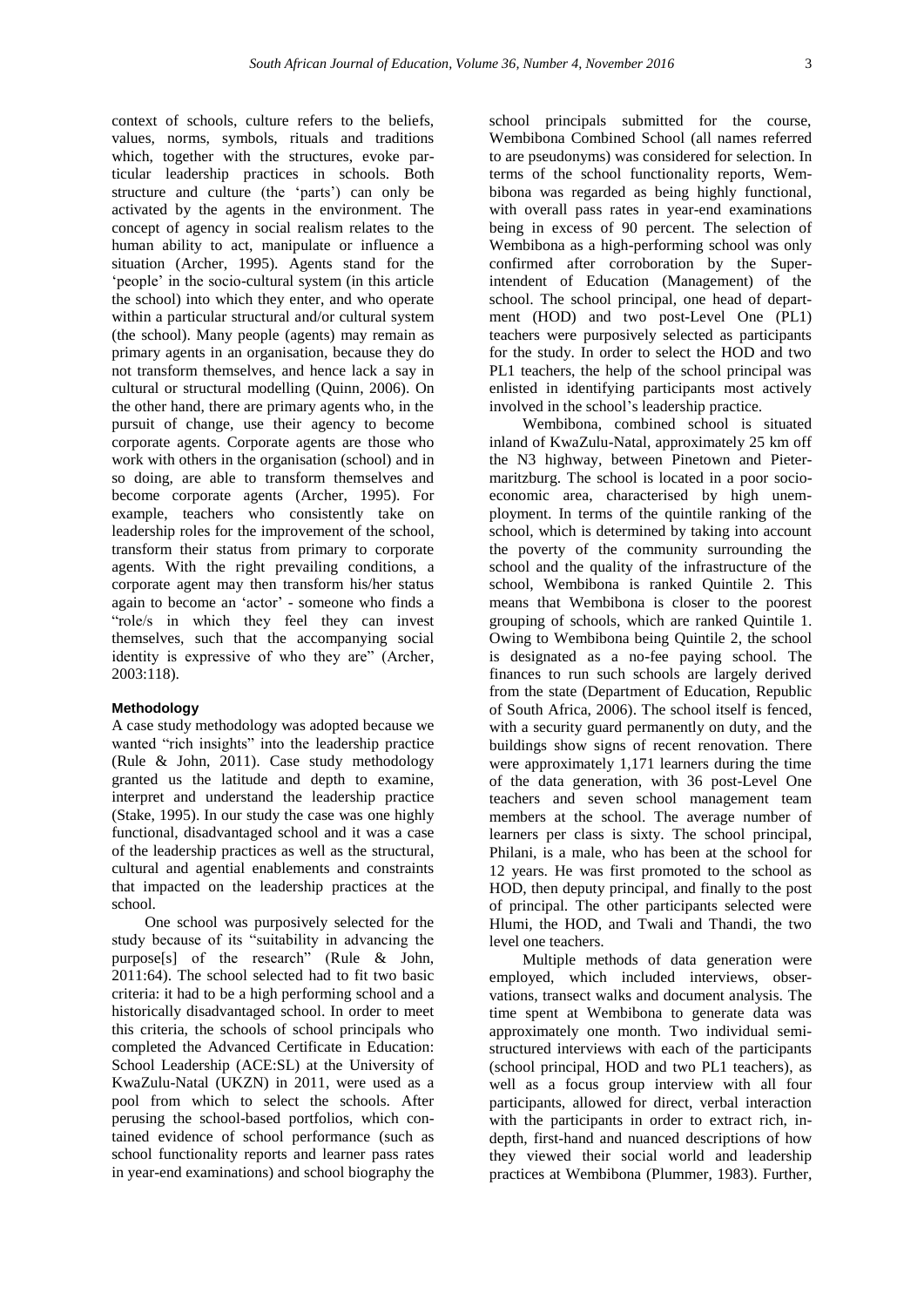the four participants interviewed were decided to be sufficient, because they provided an adequate sample of distributed leadership across the staff post levels at the school. Observation of school practices was done to gain first-hand experience of the daily, lived experiences of the participants (Strydom, 2007). The observations included one staff meeting, one management committee meeting, two subject committee meetings, school assemblies, staff briefings, co-curricular and extracurricular activities, and four lessons in classrooms. The transect walks involved walking around with the school principal to observe and talk about certain landmarks in connection with the meanings they hold in terms of leadership practices at the school (Rule & John, 2011). Documents relevant to the case, such as the school's vision and mission statement, minutes of staff meetings and minutes of subject committee meetings, proved to be an important source of data, because they "shed light on […] attitudes, aspirations and ambitions" related to participants' leadership practices (McCulloch, 2004:101).

After transcription of the interview data, and collation of data from the other data sources, the data was categorised, labelled and stored for easy retrieval. When the data analysis process began, the data was subjected to a process of 'reduction' by coding, categorising and connecting data (Maxwell, 2012). Key to this process was the assimilation of data into Archer's et al. (1998) categories of structure, culture and agency.

Throughout the research process, all ethical protocols pertaining to anonymity, beneficence and non-maleficence were observed (Rule & John, 2011). For example, pseudonyms were used to anonymise the name of the school and the participants; informed consent was obtained from the participants for their involvement in the study; permission was applied for and granted from the relevant gatekeepers to conduct the study.

Case studies are limited in that they are not generalisable. While there are criticisms against case study in terms of its lack of generalisability (Cohen, Manion & Morrison, 2007), we draw support from Maree (2007:76), who professes that "a well-selected case constitutes the dewdrop in which the world is reflected". Further, this case was limited to the experiences and views of the four participants.

## **Findings and Discussion**

In presenting the findings and discussion, we firstly make visible the leadership practices, and thereafter we present the structural, cultural and agential enablements and constraints to the leadership practice.

#### Making Visible the Leadership Practices

Wembibona Combined School provided us with a rich case of expansive teacher leadership, by which we mean that leadership was taken up convincingly in classrooms (in relations with learners), in relations with other teachers in curricular and cocurricular activities, with the wider staff in whole school development activities, and beyond the school borders, in relations with parents and the wider community. Drawing on Grant's (2012) model of teacher leadership, the case is illustrative of teacher leadership sustained as an organisational endeavour across all four zones, and it can therefore be categorised as successful teacher leadership (Harris & Muijs, 2005).

### Leading Learners within the Classroom

Expert knowledge, professionalism and ongoing professional development were prized in this school, with teachers operating as corporate agents as they focused on the key goal of teaching and learning. Within the domain of the classroom, these highly qualified and knowledgeable teachers demonstrated expert practice and engaged in autonomous decision-making to make change happen for the benefit of learners. They used "*innovative teaching methods to enhance learner skills and talents and construct learning environments that were appropriately contextualised and inspirational, respecting the individual needs of their learners*" (observational notes). To illustrate, Thandi (a post-Level One teacher) received the Provincial Teacher of the Year Award, and was placed third, nationally. This award recognises excellence in primary school teaching, and is bestowed on teachers for their dedication, creativity and effectiveness in the classroom. In addition, Twali (a post level one teacher), Hlumi (the HOD) and Thandi had previously won the National Award for Excellence in Team Teaching initiated by the Department of Education to improve the quality of teaching and learning at schools.

These teachers maintained a good standard of record keeping and engaged in reflective practice, which reinforced their expert practice. During observation of the Staff Development Team's (SDT) discussion of teacher record books, it was observed how high the participants had scored in the area of record keeping. Hlumi scored highly because the team was of the opinion that she spent a great amount of time and effort planning and preparing her lessons in terms of content-related pedagogy. Likewise, Twali's assessment file showed that she had used a range of assessment techniques with well-designed assessment criteria, and had therefore obtained a high score. The team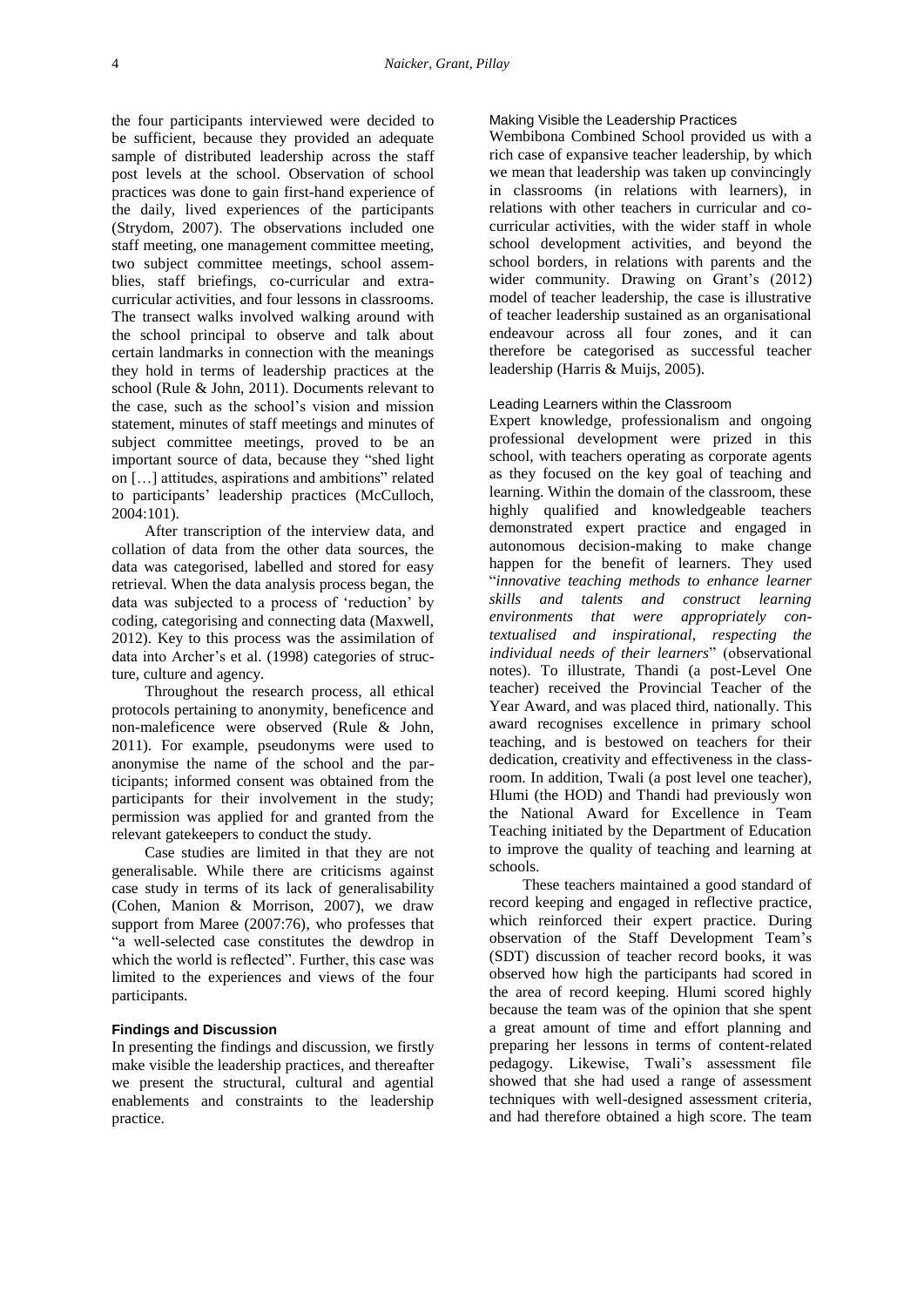noted that comprehensive records of learner progress and achievements were kept, and that at the end of each of the lessons plans, there were indications of on-going reflections.

Effective, innovative, value-driven strategies were utilised to ensure good classroom discipline. To exemplify, Hlumi's outstanding ability was evident when she received a certificate for using creative discipline strategies in her classroom at her school's annual awards ceremony. To maximise the positive impact on her learners, she described how she took the lead in becoming the learners' role model, by being punctual in coming to class, wellprepared for her lessons, keeping learners purposely engaged, and using innovative teaching resources. In addition, she was consistent with praise and encouragement and enforced sanctions on those who were late, absent, and who had defaulted with their homework. During the transect walk, it was observed that participants' classrooms had the school code of conduct and a basic set of rules and regulations displayed for learners to observe. Twali had used behaviour modification charts and gave stars to learners for their dress code, behaviour, homework and work performance. Thus, these teachers were successful leaders, who displayed individual talent and worked hard at refining their professional knowledge and skill (Gehrke, 1988). They exhibited what Hargreaves and Fullan (2012) term 'human capital', a resource, we argue, which they harnessed and deployed in order to effect positive change in their school. Human capital is about:

[...] knowing your subject and knowing how to teach it, […] being familiar with and being able to sift and sort the science for successful and innovative practice, […] It is about possessing the passion and moral commitment to serve all children, and to want to keep getting better in how you provide that service (Hargreaves & Fullan, 2012:89).

### Leading Colleagues in Curricular, Co-Curricular and Extra-Curricular Activities

Beyond the classroom, every effort was made to forge close relationships and build rapport with individual teachers, so that mutual learning could take place. This included building skills and confidence in each other, as well as striving to work in an atmosphere of trust and transparency. Emphasis was placed on mentoring and peercoaching, and these practices served as key 'enablers' (Case, 2013) to the leadership practice. New curricula and subject learning gained from participation in training workshops, were taken back to the school, shared with colleagues, debated and re-contextualised for their particular pedagogic setting. Scrutiny of the staff meeting minutes indicated that all subject chairpersons were given slots at the meetings to report on their subjects, workshops attended, as well as on recent

developments and changes in their subjects. During a staff meeting, for example, Twali was given a slot to report on a lesson planning workshop she had attended. Similarly, Thandi explained that she and Hlumi attended a series of curriculum workshops and in turn, workshopped this to the staff. Regular subject committee meetings were the norm with post-Level One teachers taking the lead in chairing some of the meetings and in spearheading various projects – a form of group or team leadership (Van der Mescht & Tyala, 2008). However, while serious attention was paid to the formal curriculum, extra and co-curricular activities were also valued. Despite the absence of sports fields and sporting equipment, every effort was made to involve learners in the various sporting codes. In the words of Hargreaves and Fullan (2012:89), the teaching staff displayed a great deal of "passion and the moral commitment to serve all children that they taught and interacted with".

Performance evaluation was taken seriously at Wembibona; both formally, through the Integrated Quality Management System (IQMS) process, and informally, through peer-assessment activities and classroom visits. Structured reflection was integral to this performance evaluation role and teamwork was deliberately used to pool human capital, expand the network of opportunity, and build "cultures and networks of communication, learning, trust and collaboration" (Hargreaves & Fullan, 2012:89).

Thus, while these teachers displayed much human capital, they also displayed 'social capital', which refers to their relations among people and "how the quantity and quality of interactions and social relationships affect their access to knowledge and information; their sense of expectation, obligation and trust; and how far they are likely to adhere to the same norms or codes of behaviour" (Hargreaves & Fullan, 2012:90). This social capital provided a huge reservoir of expertise amongst these teacher leaders, which was shared as a resource and utilised to rise above the range of harsh challenges experienced at the school. The teacher leaders worked collectively and collaboratively and pooled their ideas and resources, and thus managed to achieve success. These findings resonate with the findings of Crowther's (1997) study, conducted in a disadvantaged community facing similar circumstances. Crowther (1997:537) found that teacher leaders displayed a deep sense of "commitment towards their work, enthusiasm which was contagious and who had the ability to inspire others and raise their expectations".

### Leading Staff in Whole School Development

Unlike the many studies of teacher leadership in disadvantaged South African schools (Grant, Gardner, Kajee, Moodley & Somaroo, 2010; Grant & Singh, 2009; Gumede, 2011; Mpangase, 2010),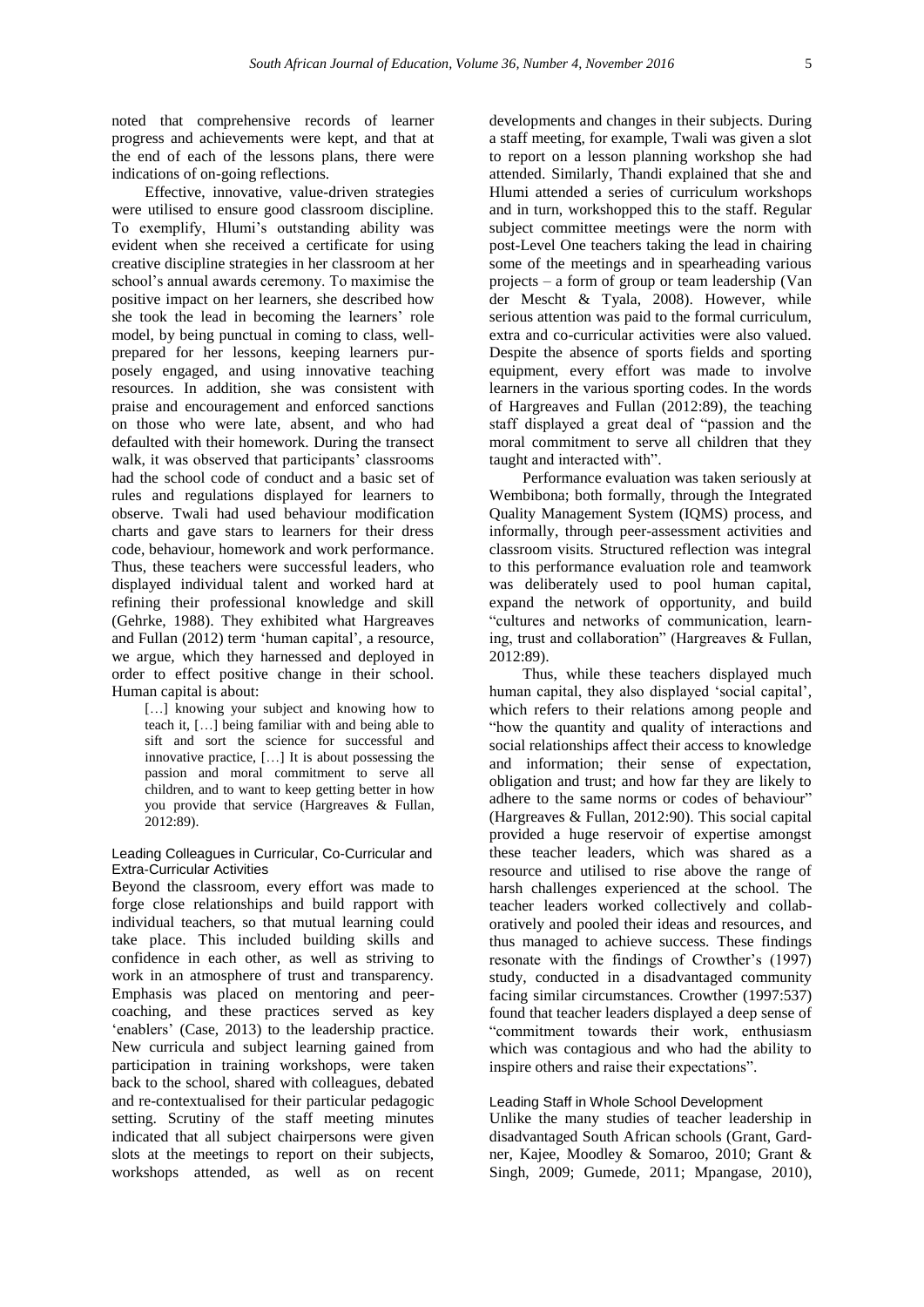teacher leadership at Wembibona was not restricted to the classroom, and to the leadership of curricular and co-curricular issues. Instead, it extended into the domain of whole school development, where teachers played an active role in the leadership of school-based teams, participated in the processes of school-based organisational diagnosis, whole school evaluation, and school-based planning and decision-making. In the role of planning and decision-making, there was evidence of participative leadership practices involving high levels of consultation and communication, and calling for decision-making in situations of unavoidable uncertainty. For example, the Institution Level Support Team (ILST), spearheaded by Philani (the school principal) as chairperson, and which comprised the Whole School Evaluation Team led by Hlumi; the Learner Support Team, led by Twali; and the Teacher Support Team led by Thandi, took the lead in initiating change. Members of the various sub-committees organised, designed and developed programmes for improvement and came up with the school development plan. As chairperson of the ILST, Philani indicated that he ensured that the ILST sub-structures were fully functional, and that mechanisms were in place to ensure that change and growth took place. He emphasised that "*strategic planning took place continuously and as a team we identify our weaknesses through the SWOT analysis and the Whole School Evaluation process*". The process then led to identifying the "development programmes that were needed to capacitate staff and other stakeholders with leadership skills". At Wembibona, engaging in strategic planning meant that that there were discussions, reflection and input from various stakeholders in the decisionmaking processes. Thus, amongst teachers at Wembibona, high levels of 'decisional capital' were evident; that is, "the capital that professionals acquire and accumulate through structured and unstructured experience, practice and reflection" (Hargreaves & Fullan, 2012:93).

### Leading beyond the School Borders into the **Community**

The leadership of the Wembibona teachers extended beyond the school borders into the community. Curriculum knowledge was provided to the school governing body (SGB) and parents of Wembibona and, to a lesser degree, to teachers of other schools. To illustrate, the participants' capacitation of the SGB on curricular issues, Philani, Twali and Hlumi served on the SGB. Twali served as SGB secretary and Hlumi as staff representative. Both Twali and Hlumi kept the SGB apprised of issues relating to curriculum changes and assessment. Philani emphasised that whenever the SGB was invited to capacity building workshops relating to the curriculum, he encouraged members to attend and accompanied them.

Wembibona's vision to empower parents about curriculum issues was high on the list of priorities, and this was translated into practice through the development and adoption of a School Parental Involvement Policy. In the policy, teachers pledged to "*provide parents with a description and explanation of the curriculum in use at the school, the forms of academic assessment used to measure learner progress and expectations for learner progress and performance*". Parents were also kept informed about curriculum news via regular newsletters, grade and phase meetings, and the school's open-day programme, as well as through parental intervention programmes.

Teachers also networked with colleagues at circuit, district, regional and provincial levels and engaged in staff development initiatives with other schools. This was the case particularly in relation to co-curricular and extra-curricular activities, such as soccer tournaments, poetry and drama events, and computer lessons for schools in the circuit. These various initiatives involved cross-school mentoring, coaching, and skills development, across a broader range of colleagues. Thus, by drawing on their agency, Wembibona teachers developed the freedom and ability to transform the educational landscape beyond their classroom (Pounder, 2006).

The critical question is as to what enabled the emergence of a distributed leadership practice in this disadvantaged school? How was it that these teachers were able to draw on their agency to become corporate agents/social actors whilst colleagues in neighbouring schools were unable to do so?

### Enablements and Constraints to the Leadership **Practice**

Given that the role of the principal is central to the emergence of a distributed leadership practice (Grant et al., 2010; Grant & Singh, 2009), it stands to reason that the role of the principal should be the starting point for a discussion of the enablements and constraints to the distributed leadership practices at Wembibona Combined School.

In social realist terms, the role of principal that Philani held can be understood as a structure, as can Wembibona Combined School – as an 'institutional structure'. As structures, the *role* and the *institution* pre-dated Philani's entry to Wembibona, and because "structures are irreducible to people" (Archer, 1995:71), we cannot conflate the role of Head of Department, Deputy Principal, Principal, or 'the school', with Philani but must look at the interface between Philani as 'agent', the school, and now his principalship as 'structures'. This is in order to identify the causal influences of the power and properties that led to Philani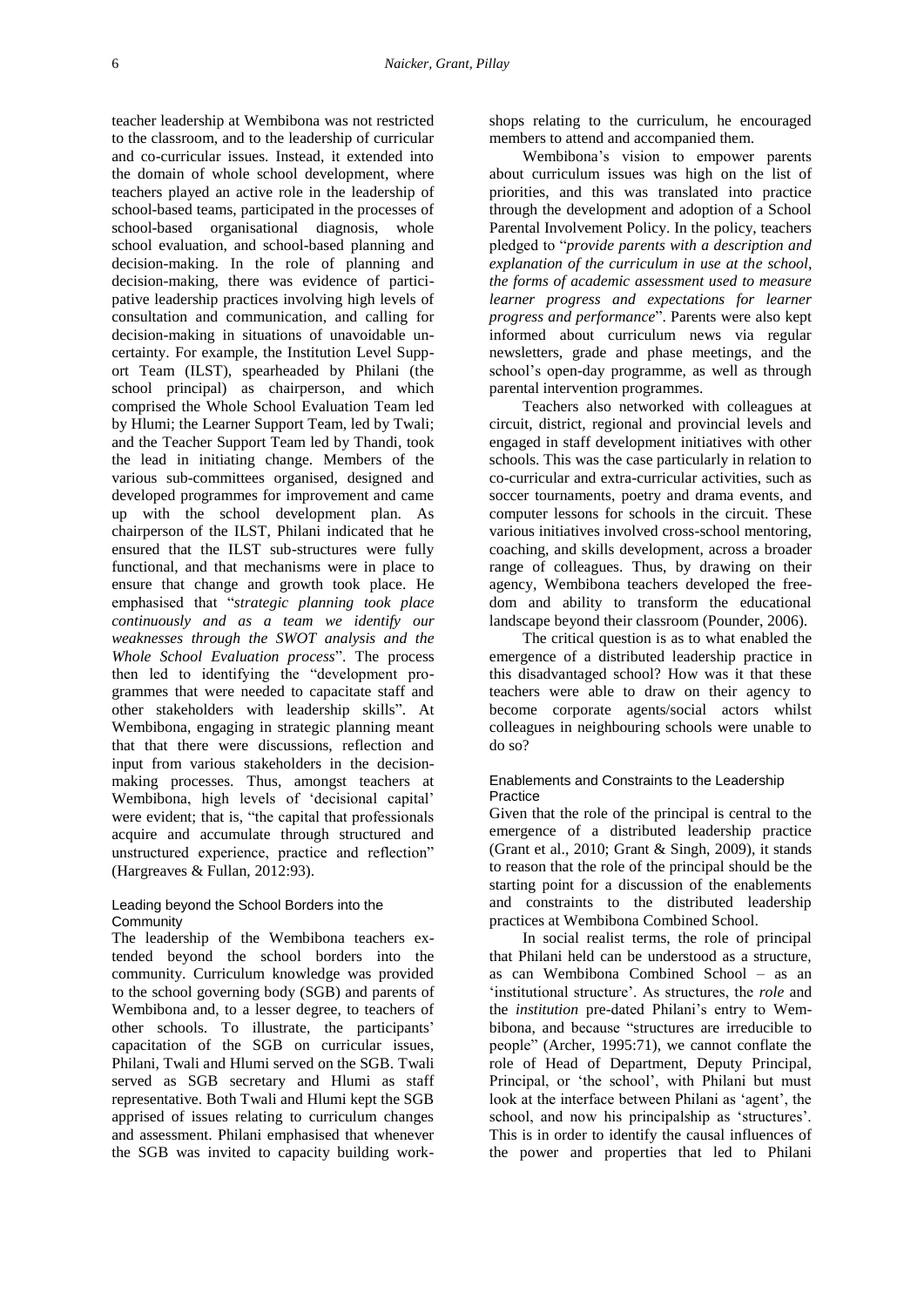changing leadership practices to what they were at the time of this study, at a school in which he had been, in one way or another, contributing to 'leading' for 12 years.

To do this, we need to understand the manner in which Wembibona was led and managed *prior* to 2002, the year in which Philani became principal. Prior to 2002, the school's leadership and management was premised upon the ideology of the apartheid government, where schools were bureaucratically controlled in terms of decisionmaking processes. Philani explained how "*the past principal was a traditional principal and I came with another dimension of leading, in terms of involving the teachers in decision-making.*" One can only wonder at the strength of structural and cultural conditioning at Wembibona during the years prior to Philani becoming principal that precluded him from exercising any agential/ personal emergent properties and powers to confront such a 'non-distributive' form of leadership, despite clearly holding beliefs and values contrary to those of the past principal. Yet Archer (1995:196–197) says that:

[...] emergent structures represent objective limitations upon the situations and settings which agents can encounter. Thus what is 'logged' within the register of the cultural system defines the doctrines, theories, beliefs etc. in existence and thus circumscribes that which impinge upon agents as their ideational environment. Objectively, it delimits that which can be reproduced, reformulated, rejected or transformed.

We would argue that this offers a very plausible explanation for Philani's 'passivity' towards change during the previous principal's reign, given the oppressive, racist, socio-political climate of the time. In terms of forms of 'agents', we could also describe Philani at this stage of his career as, perhaps, still a 'primary agent'.

Hlumi (the HOD) underscored Philani's view of the past principal saying "*he was always telling people what to do and did not distribute leadership*". She further made known that "*he was in the old way of leading. He was the only person who chaired the meetings*". From this, it is possible to deduce that the former principal did not exercise his personal emergent properties (PEPs) to mediate the influence of the structural emergent properties (SEPs), and cultural emergent properties (CEPs) inherent to the 'management' (rather than 'leadership') role he held, but submitted to them. We can speculate that this was the result of the fact that he had no desire to confront existing norms and hierarchies (other established structures) and ideologies (cultures), or he was comfortable within these and had no need to change anything. In addition, consideration must be taken of the fact that he was the principal during the apartheid era, and hence, probably portrayed its cultural beliefs and ideologies.

But, when Philani took on the role of principal, with new levels of material resources and power available after the departure of the 'old' principal, he was able to move from 'primary agent' to 'corporate agent' and then to 'actor'. From the data, particularly the interviews, it is quite clear that he exhibited a comfortable sense of self as principal. In moving from the role (structure) of Deputy Principal to that of Principal (structure, but with greater emergent properties and powers than that of a Deputy Principal), Philani's own PEPs exerted a new and different causal influence on how he began to think about leadership, and subsequently how he acted.

In terms of leadership practice, Spillane (2006:3) argues that it is "framed in a very particular way, as a product of the joint interactions of school leaders, followers, and aspects of their situation". This kind of interaction, according to Spillane, is what gives form and shape to leadership practice. What happened next was that Philani created new structures, where teachers with the necessary expertise were placed in key leadership positions, and "leadership was therefore seen as an ever-present potential, available to any member of the organisation" (Department of Education, South Africa, 1996:226).

The causal relationship between structures (as mechanisms), meant that when Philani changed the structure of the role of principal, other structures within 'the institution' were also changed, viz. the nature and form of, for example, existing committees, and the way in which leadership is now practised in the school. These new structures brought with them new properties and powers, which causally influenced the PEPs of all the teachers in this case study, as the earlier part of this article shows. Hlumi, for example, highlighted that "*to be a chairperson of the meeting, this is new to us as the previous principal chaired all management and staff meetings*". Drawing on observations during the School Management Team (SMT) and staff briefing session also confirmed that "*the management meeting is convened by a different management member each week, and today's meeting was convened by the Senior Primary HOD*". Those who chaired meetings were selected according to the matters to be discussed, and Level One teachers were the chairpersons of subject committees. 'Grade controllers' also became a new institutional structure, and a new role (also a structure), for Level One teachers.

Perhaps one of the most significant changes to note was that by opening up opportunities for more teachers to lead, these 'agents' also moved to become 'actors', which means that their personal investment in the school deepened. Thus, grade controllers began to use their PEPs in turn, to bring about change to the overall structural condition (Archer, 1995). Those who chaired meetings were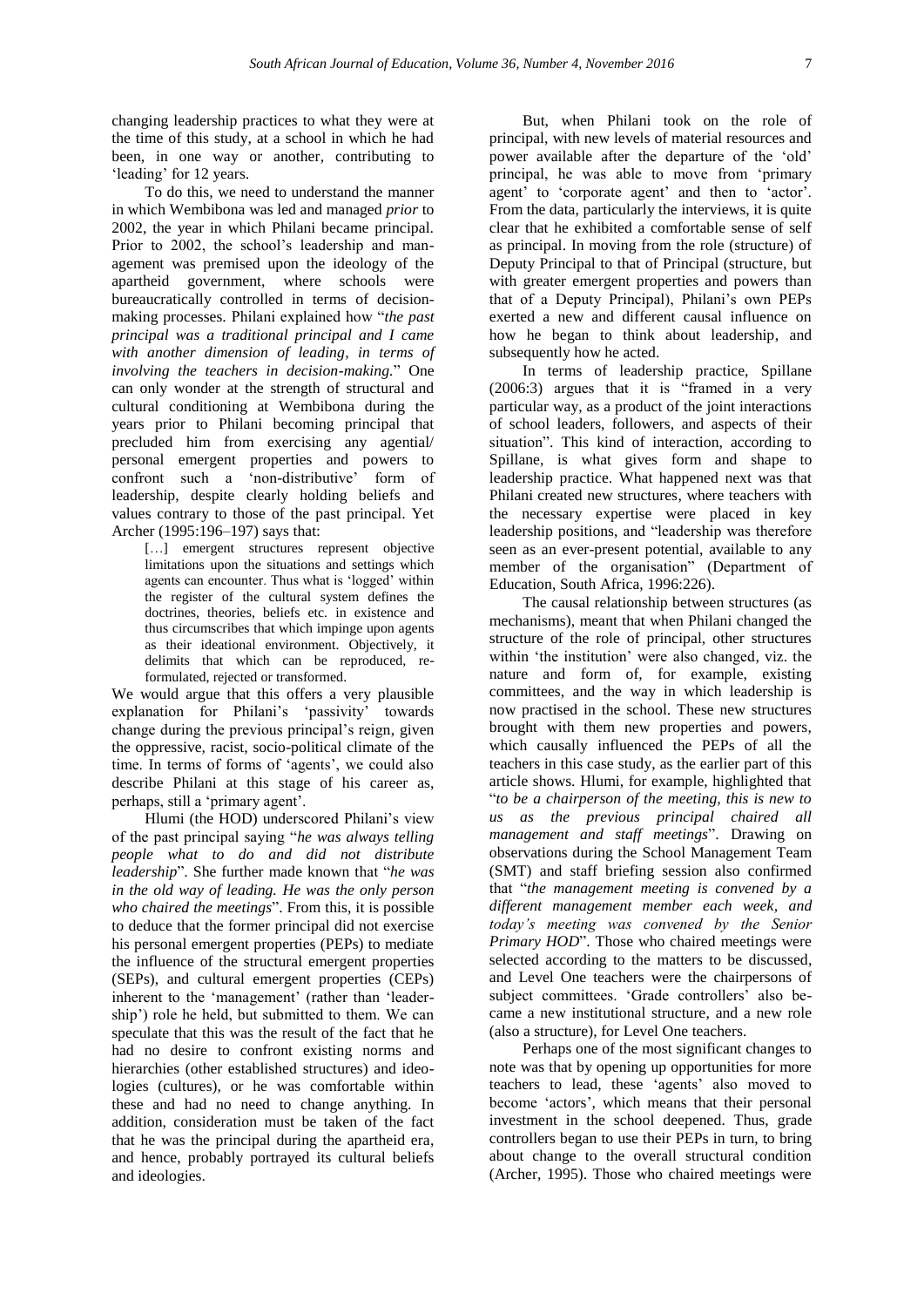selected according to the matters to be discussed and personal expertise, and level one teachers were the chairpersons of subject committees. For example, Twali was the Sports Director, and Thandi was a grade controller for Grade Nine. Grade controllers and chairpersons changed every year, thus affording many teachers the opportunity to be placed in leadership positions. It would have been at the interface of the structural, cultural and agential properties and powers identified here, that more emergent properties and powers were produced, since there are "internal and necessary relationships within and between emergent properties" (Archer, 1995:168).

In this way, structure, culture and agency can be seen to act as mechanisms at the level of the real; either to effect change and transformation, *or*  keep the status quo (the latter is *not* the case at Wembibona). For example, it is now possible to see that the generative powers of the 'rules and policies' of the school (and the government legislation framing these) as *structures*, together with the attitudes, beliefs and values which constituted the cultural system (or *culture*) during the *previous* principal's time there, presented *constraining mechanisms* to change and transformation. With Philani taking up the role, however, and the way in which he used his PEPs and their causal influence on the existing SEPs and CEPs as described above, the generative powers and properties of the changed structures and cultural system that emerged from this interface, have created *enabling mechanisms* for change and transformation at Wembibona.

But Archer (2003:132) also deliberates at length about the 'internal conversation' which individuals conduct within themselves, and how, out of these deep levels of reflexivity, emerge 'concerns' which are transformed into 'projects' which "agents, both individual and collective, seek to realise in society". These 'projects' find expression in *practices*. 'Concerns', 'projects' and 'practices' are all, of course, integral to the constitution of an individual's PEPs and contribute to the causal powers and properties of them. A number of 'concerns' which emerged from deep reflexivity by 'the collective' at Wembibona can be said to have become 'projects' (in Archerian terms). There is, for example, the 'vision and mission statement' (also part of the cultural system) which reads, "we are committed to placing *teaching and learning first in everything that we do in our school. This would be achieved through providing staff with opportunities for leading, training and development*". The practices (following the trajectory of concerns > projects > practices), as illustrated earlier in this discussion, can be understood to be all the changes in leadership practices now taken on by actors at Wembibona. The strong belief in the potential of

all learners; the high value placed on empowering all teachers; establishing accountability for actions as a key value; in addition to that of teamwork; respect for others, and the observance of shared symbols, rituals and traditions; can be understood as collective 'concerns' emerging out of reflexive engagement on "activities tied to the core work of the organisation that are designed by organisational members to influence the motivation, knowledge, practices of other organisational members" (Spillane, 2006:11).

## **Conclusion**

Wembibona, a case of a disadvantaged school in a developing country, is a shining example of how leadership networks and the practice of an expansive teacher leadership strategy can lead to school success. This can be largely attributed to three key factors. Firstly, the teachers at Wembibona possessed an abundance of professional capital, which is the product of their social, human and decisional capital. When the majority of teachers at a school possess the power of professional capital and use it as a key resource, they become "smart and talented, committed and collegial, thoughtful and wise" (Hargreaves & Fullan, 2012:35). Secondly, many teachers (both SMT and Level One) at Wembibona served as strong social actors (as opposed to remaining primary agents). This is crucial to change and transformation in disadvantaged as well as emerging economic contexts. Thirdly, the agency of the school principal is central to enabling teacher leadership networks and practices in order to turn the school around. It is only through "the actions of agents" like Philani can "the constraining or enabling powers of structures and culture be realized [sic]" (Archer, 1995:195).

#### **Note**

Published under a Creative Commons Attribution Licence.

#### **References**

- Archer M, Bhaskar R, Collier A, Lawson T & Norrie A (eds.) 1998. *Critical realism: Essential readings*. London, UK: Routledge.
- Archer MS 1995. *Realist social theory: the morphogenetic approach*. Cambridge, UK: Cambridge University Press.
- Archer MS 2003. *Structure, agency and the internal conversation*. Cambridge, UK: Cambridge University Press.
- Bhaskar R 1975. *A realist theory of science*. London, UK: Verso.
- Bush T 2010a. Editorial: The significance of leadership theory. *Education Management Administration & Leadership*, 38(3):266–270. [doi:](https://doi.org/10.1177/1741143210362304)  [10.1177/1741143210362304](https://doi.org/10.1177/1741143210362304)
- Bush T 2010b. Leadership development. In T Bush, L Bell & D Middlewood (eds). *The principles of educational leadership & management* (2nd ed). Los Angeles, CA: SAGE Publications Inc.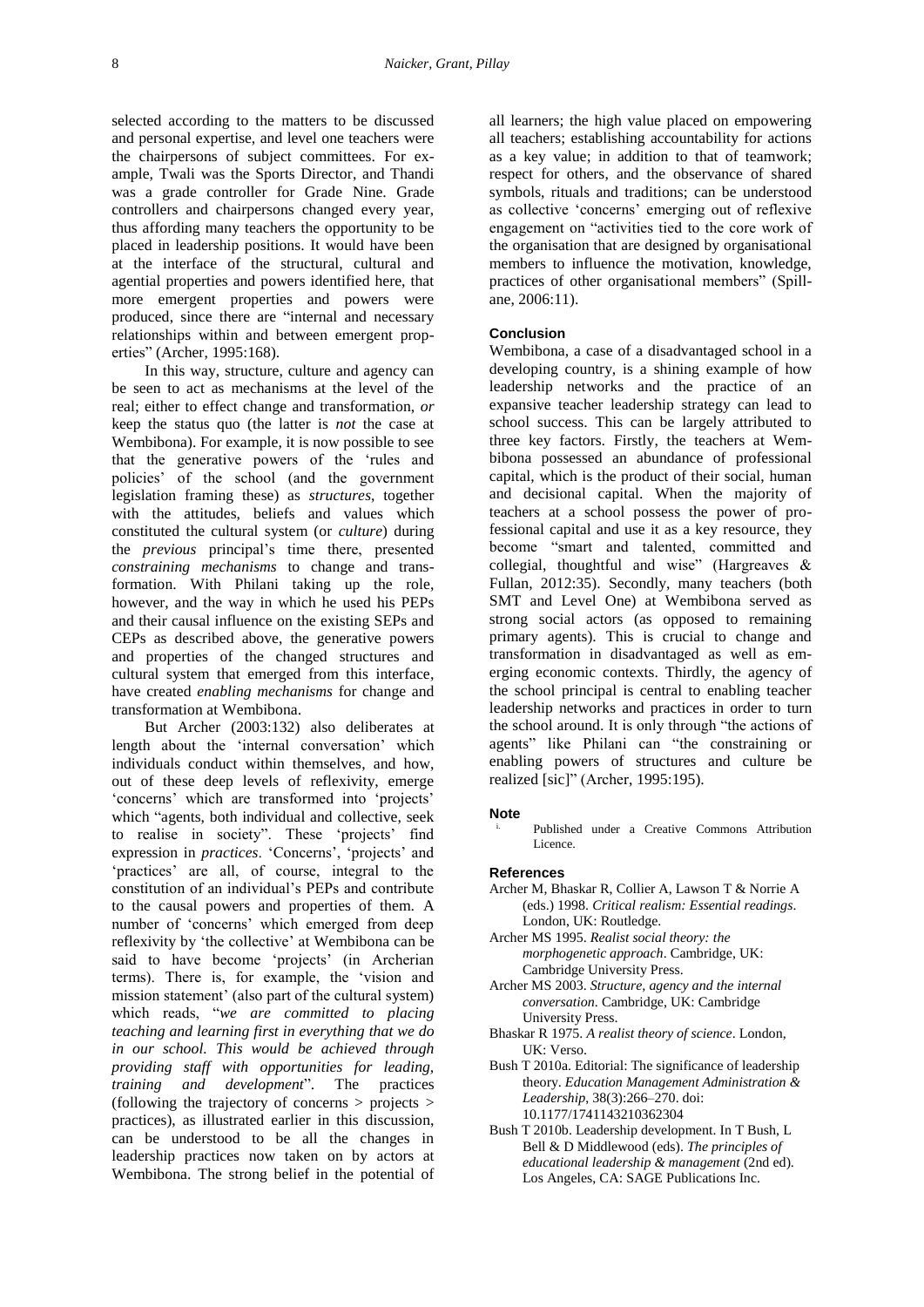Case JM 2013. *Researching student learning in higher education: A social realist approach*. London, UK: Routledge.

Christie P 2010. Landscapes of leadership in South African schools: Mapping the changes. *Educational Management Administration & Leadership*, 38(6):694–711. [doi:](https://doi.org/10.1177/1741143210379062)  [10.1177/1741143210379062](https://doi.org/10.1177/1741143210379062)

Christie P & Potterton M 1997. School development in South Africa: A research project to investigate strategic interventions for quality improvement in South African schools. Final Report. Johannesburg, South Africa: University of Witwatersrand.

Cohen L, Manion L & Morrison K 2007. *Research methods in education* (6th ed). London, UK: Routledge.

Collier A 1994. *Critical realism: An introduction to Roy Bhaskar's philosophy*. London, UK: Verso.

Crowther F 1997. The William Walker Oration, 1996. Unsung heroes: the leaders in our classrooms. *Journal of Educational Administration*, 35(1):5–17. [doi: 10.1108/09578239710156953](https://doi.org/10.1108/09578239710156953)

Danermark B, Ekström M, Jakobsen L & Karlsson JC 2002. *Explaining society: Critical realism in the social sciences*. London, UK: Routledge.

Department of Education, South Africa 1996. *Changing management to manage change in education*. Report of the Task Team on Education Management Development. Pretoria: Department of Education.

Department of Education, Republic of South Africa 2006. Amended national norms and standards for school funding. *Government Gazette*, No. 29179. 31 August. Pretoria: Government Printers. Available at [http://www.education.gov.za/LinkClick.aspx?fileti](http://www.education.gov.za/LinkClick.aspx?fileticket=6AyRj8cMwv8)

[cket=6AyRj8cMwv8=](http://www.education.gov.za/LinkClick.aspx?fileticket=6AyRj8cMwv8). Accessed 22 November 2016.

Gehrke NJ 1988. On preserving the essence of mentoring as one form of teacher leadership. *Journal of Teacher Education*, 39(1):43–45. [doi:](https://doi.org/10.1177/002248718803900110)  [10.1177/002248718803900110](https://doi.org/10.1177/002248718803900110)

Grant C 2009. Towards a conceptual understanding of education leadership: place, space and practices. *Education as Change*, 13(1):45–57. [doi:](https://doi.org/10.1080/16823200902933529)  [10.1080/16823200902933529](https://doi.org/10.1080/16823200902933529)

Grant C 2012. Daring to lead: The possibility of teacher leadership in KwaZulu-Natal schools. In V Chikoko & KM Jørgesen (eds). *Educational leadership, management and governance in South Africa*. New York, NY: Nova Science Publishers.

Grant C, Gardner K, Kajee F, Moodley R & Somaroo S 2010. Teacher leadership: a survey analysis of KwaZulu-Natal teachers' perceptions. *South African Journal of Education*, 30(3):401–419. Available at [http://www.sajournalofeducation.co.za/index.php/s](http://www.sajournalofeducation.co.za/index.php/saje/article/view/362/215)

[aje/article/view/362/215.](http://www.sajournalofeducation.co.za/index.php/saje/article/view/362/215) Accessed 21 November 2016.

Grant C & Singh H 2009. Passing the buck: this is not teacher leadership! *Perspectives in Education*, 27(3):289–301. Available at

[http://www.eranet.co.za/zenex/files/301\\_Grant\\_Sin](http://www.eranet.co.za/zenex/files/301_Grant_Singh,%202009.pdf) [gh,%202009.pdf.](http://www.eranet.co.za/zenex/files/301_Grant_Singh,%202009.pdf) Accessed 19 November 2016.

Gumede KS 2011. Exploring teacher leadership and the challenges faced by post level one teachers as they operate as leaders: a case study of two primary

schools. MEd dissertation. Pietermaritzburg, South Africa: University of KwaZulu-Natal. Available at [http://researchspace.ukzn.ac.za/xmlui/bitstream/ha](http://researchspace.ukzn.ac.za/xmlui/bitstream/handle/10413/7450/Gumede_Knightingale_Siphelele_2011.pdf?sequence=1) [ndle/10413/7450/Gumede\\_Knightingale\\_Siphelele](http://researchspace.ukzn.ac.za/xmlui/bitstream/handle/10413/7450/Gumede_Knightingale_Siphelele_2011.pdf?sequence=1) [\\_2011.pdf?sequence=1.](http://researchspace.ukzn.ac.za/xmlui/bitstream/handle/10413/7450/Gumede_Knightingale_Siphelele_2011.pdf?sequence=1) Accessed 22 November 2016.

Hargreaves A & Fullan M 2012. *Professional capital: Transforming teaching in every school*. New York, NY: Teachers College Press.

Harris A & Muijs D 2005. *Improving schools through teacher leadership*. Maidenhead, UK: Open University Press.

Heystek J 2015. Call for papers: Special issue. Educational leadership and organisational development and change in a developing country context. *South African Journal of Education*, 35(2):1–2. Available at [http://www.sajournalofeducation.co.za/index.php/s](http://www.sajournalofeducation.co.za/index.php/saje/article/view/1207/527) [aje/article/view/1207/527.](http://www.sajournalofeducation.co.za/index.php/saje/article/view/1207/527) Accessed 19 November 2016.

Hoadley U, Christie P & Ward CL 2009. Managing to learn: instructional leadership in South African secondary schools. *School Leadership & Management*, 29(4):373–389. [doi:](https://doi.org/10.1080/13632430903152054)  [10.1080/13632430903152054](https://doi.org/10.1080/13632430903152054)

Jwan JO & Ong'ondo CO 2011. Educating leaders for learning in schools in Kenya: The need for a reconceptualisation. In T Townsend & J MacBeath (eds). *International handbook of leadership for learning* (Part 1). Dordrecht, The Netherlands: Springer.

Louis KS, Leithwood K, Wahlstrom KL & Anderson SE 2010. *Learning from leadership project: Investigating the links to improved student learning*. Final report of research to the Wallace Foundation. St. Paul, MN: Center for Applied Research and Educational Improvement, University of Minnesota. Available at [http://www.wallacefoundation.org/knowledge](http://www.wallacefoundation.org/knowledge-center/Documents/Investigating-the-Links-to-Improved-Student-Learning.pdf)[center/Documents/Investigating-the-Links-to-](http://www.wallacefoundation.org/knowledge-center/Documents/Investigating-the-Links-to-Improved-Student-Learning.pdf)[Improved-Student-Learning.pdf.](http://www.wallacefoundation.org/knowledge-center/Documents/Investigating-the-Links-to-Improved-Student-Learning.pdf) Accessed 22 November 2016.

Maree K (ed.) 2007. *First steps in research*. Pretoria, South Africa: Van Schaik.

Maxwell JA 2012. *A realist approach for qualitative research*. Los Angeles, CA: Sage Publications, Inc.

McCulloch G 2004. *Documentary research in education, history and the social sciences*. London, UK: Routledge.

Mpangase BM 2010. Lecturers as leaders? A case study of a Further Education and Training College. MEd dissertation. Pietermaritzburg, South Africa: University of KwaZulu-Natal. Available at [https://researchspace.ukzn.ac.za/bitstream/handle/1](https://researchspace.ukzn.ac.za/bitstream/handle/10413/1310/Mpangase_Beatrice_Nelisiwe_2010.pdf?sequence=1&isAllowed=y) [0413/1310/Mpangase\\_Beatrice\\_Nelisiwe\\_2010.pdf](https://researchspace.ukzn.ac.za/bitstream/handle/10413/1310/Mpangase_Beatrice_Nelisiwe_2010.pdf?sequence=1&isAllowed=y) [?sequence=1&isAllowed=y.](https://researchspace.ukzn.ac.za/bitstream/handle/10413/1310/Mpangase_Beatrice_Nelisiwe_2010.pdf?sequence=1&isAllowed=y) Accessed 22 November 2016.

Muijs D 2011. Researching leadership: Towards a new paradigm. In T Townsend & J MacBeath (eds). *International handbook of leadership for learning* (Part 1). Dordrecht, The Netherlands: Springer.

Naicker I, Chikoko V & Mthiyane SE 2013. Instructional leadership practices in challenging school contexts. *Education as Change*,17(S1):S137–S150[. doi:](https://doi.org/10.1080/16823206.2014.865999)  [10.1080/16823206.2014.865999](https://doi.org/10.1080/16823206.2014.865999)

Plummer K 1983. The doing of life histories. In K Plummer (ed). *Documents of life: An introduction*